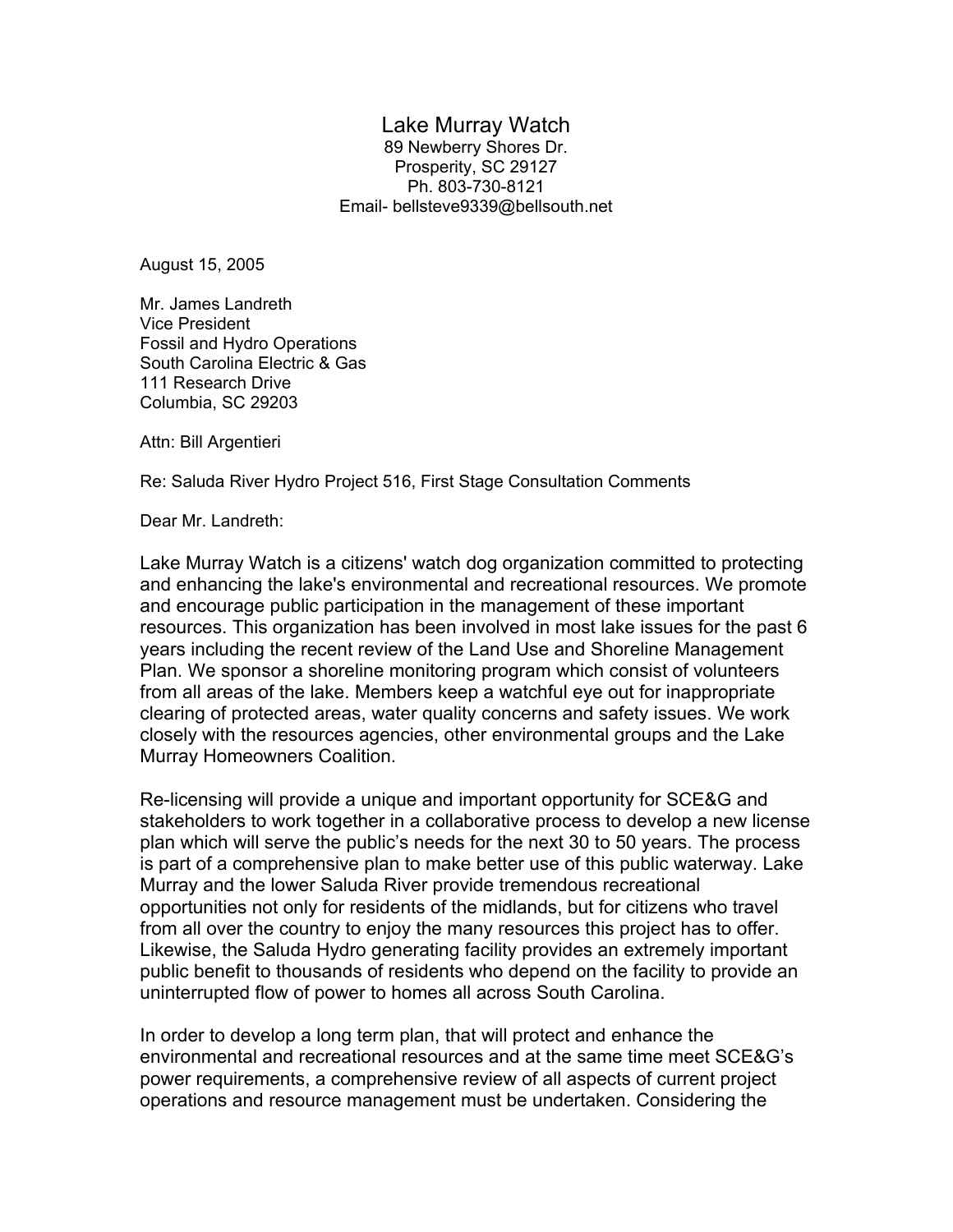scope of this project, it is difficult if not impossible to determine whether the information in the ICD, in conjunction with additional request, will be sufficient to perform that review. We anticipate that during resource meetings we will discover the need for more information in order to properly understand or clarify the complex aspects of this project. Lake Watch recommends that SCE&G provide additional information as needed throughout the remaining re-licensing process.

Issues/problems that need to be addressed.

Communications- Communication between the licensee and the lake community begs for improvement. A study should be done to determine how best to improve communication including resolving disputes and/or complaints between the licensee and the public. Additionally, more detailed and timely information needs to be made available on SCE&G's website including request for permitted uses of project resources and daily information on planned releases.

# Land Use and Shoreline Management Plan-

**Land Use**-Project land classifications are heavily weighted towards development, with most of the protected areas located in the upper most tributaries. This represents an obvious imbalance of project resources. Since 1989, resources agencies have consistently voiced their objections to the continued sale of project lands for private use. A recent shoreline development impact study prepared by TVA concluded that the public wants its shorelines to stay natural. TVA's decision to implement a policy of "maintaining and gaining" natural areas reflects that public mandate. A similar study should be considered to determine how best to utilize the remaining project lands. The study should include a Gallup poll/survey of lake user concerns.

**Shoreline Management-** There are many problems with the existing shoreline plan that need to be addressed in the re-licensing process.

#### **Permitted Uses of Project Resources**:

Docks- A complete re-evaluation of dock permitting policies needs to be conducted in order to minimize impacts to shoreline resources. Current guidelines allow too large of a "footprint". For example, the permitting of large gazebos and boat lifts in addition to docks, in most cases, exceeds the 450 sq. ft. guideline and is also not consistent with new buffer requirements established to protect the project's aesthetic values. And dock permitting policies on easement lands need to be re-evaluated to better reflect the need for shoreline protection.

Commercial and private marinas- Under the current license, large multi-slip docking facilities are being permitted in confined and congested cove areas. Large marinas in these settings have negative impacts on water quality, fish and wildlife, existing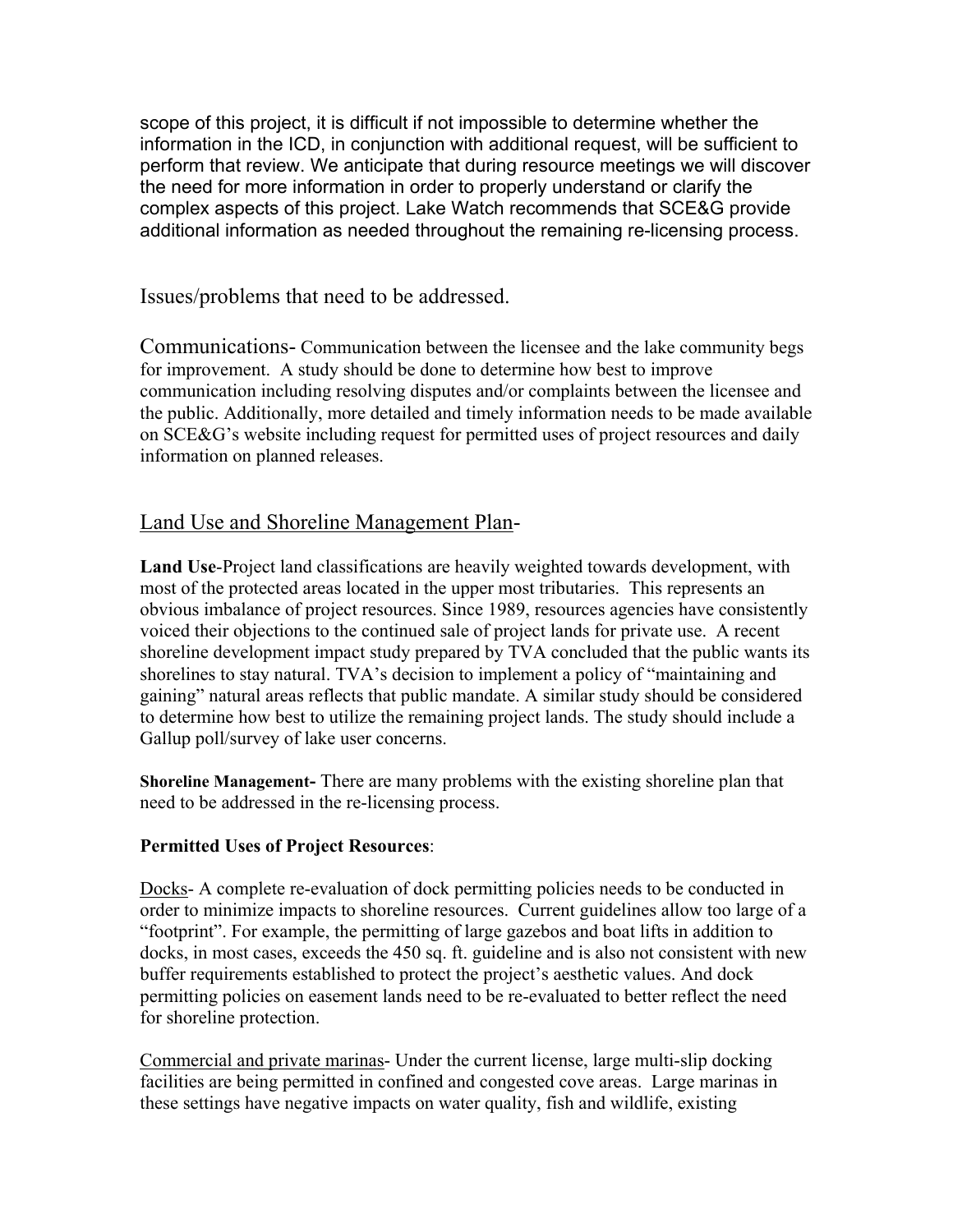recreational uses, congestion and boating safety concerns. It also impacts property values and the quality of life of nearby residents. In 1989 a marina "siting" plan was recommended by the agencies but was not implemented. Since then, there has public opposition to numerous applications for large docking facilities. A complete reevaluation of current marina permitting policies is needed in order to address public concerns.

Erosion and Sedimentary Control**-** Erosion and sedimentary run-off have been a problem at this project for decades Other than an attempt to re-vegetate some of the islands, little has been accomplished. The FERC recently required SCE&G to inventory the shoreline and implement an erosion and sedimentary control plan. This plan should be reviewed within the context of the comprehensive relicensing process to determine consistency with new proposals or modifications in the shoreline plan.

Excavation- Excavations are currently being allowed in the back of shallow coves, and in other areas that have important fish and wildlife habitat. We have observed that in many cases the excavations exceed the limits of the permit. Lake Watch recommends that a complete review of existing excavations policies be undertaken with the goal of limiting excavations to maintaining existing navigation channels.

Permitting application process**-** The application process needs to be reviewed and updated with an emphasis on providing more detailed information to the applicant regarding the use of buffer zones, including restrictions on vegetated clearing, privatization, and a clear understanding of the public's right to use these shorelines for recreational opportunities.

Public education- Lake Watch is aware that many shoreline construction activities are being done without permits and/or the proper knowledge to comply with license requirements. We recommend that as part of re-licensing, a public education program be developed to ensure that all property owners understand and comply with the shoreline plan. This program should include educating homeowners on how to be good stewards of the lake. Lake Watch and the Lake Murray Homeowners Coalition would be more than happy to assist in developing and implementing such a program.

Buffer Zone Restoration- Several years ago DNR and US Fish and Wildlife Service surveyed numerous shorelines with buffer zones and determined that there was a substantial amount of inappropriate clearing. In the FERC's June 23, 2004 order approving a new shoreline plan, the Commission ordered SCE&G to develop a restoration plan for those areas. As of yet, the plan has not been completed or implemented. This issue has not been resolved and should be reviewed as part of the relicensing process.

**Operations- O**perations under the current license scheme is negatively impacting the recreational and environmental resources of the project. Low lake levels restrict recreation, erode the shoreline, and create boating safety concerns. Discharges downstream impact recreation, water quality, and public safety. A complete and detailed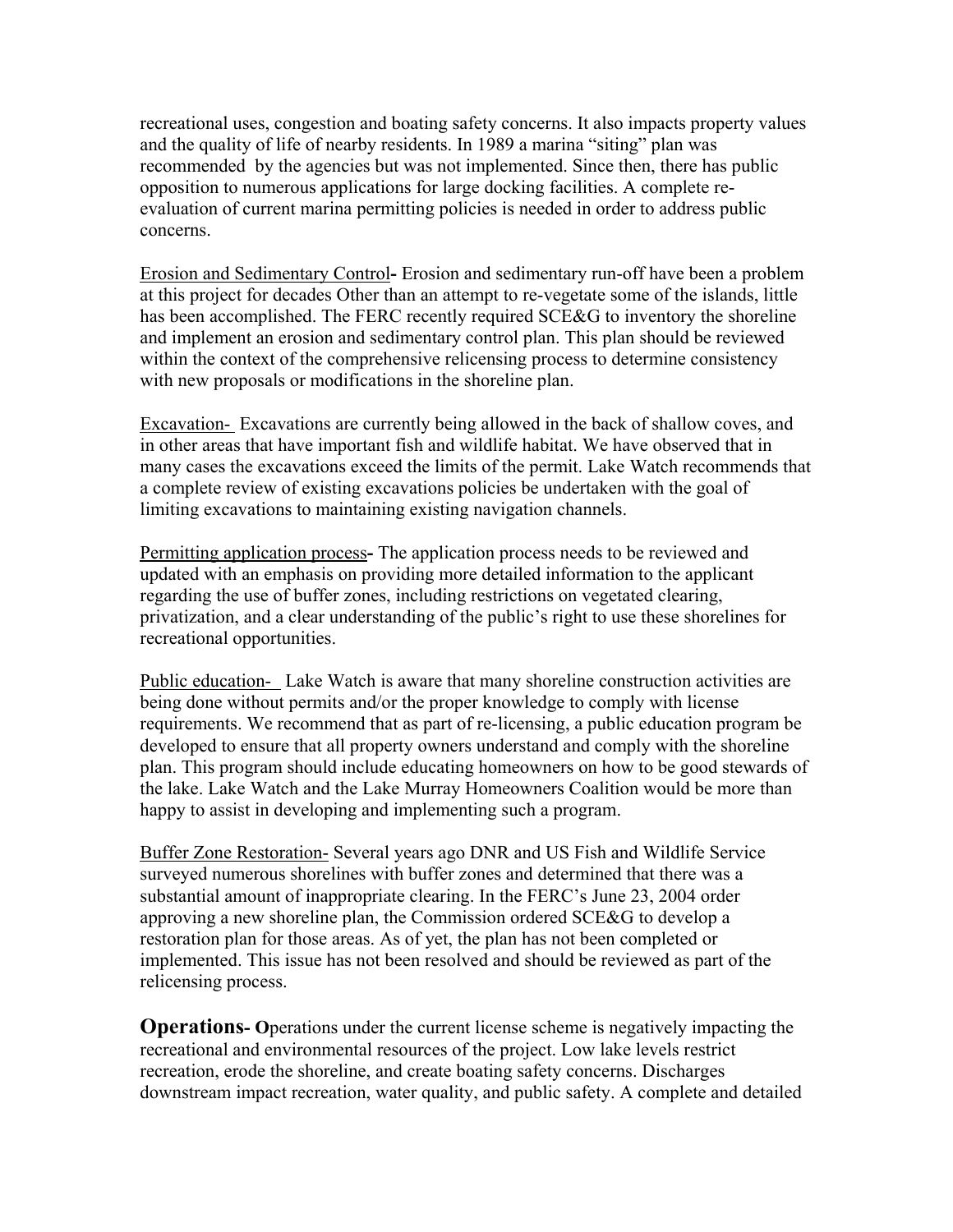analysis of the existing operational scheme needs to be conducted in order to provide the appropriate data to development a plan to manage the resources for the next 30-50 years.

Recreation- Recreation is probably the most important public benefit of this project. And as population grows, recreational demands on the project's resources will increase. The current land use plan will severely restrict future recreational opportunities for the general public. An assessment needs to be made to determine how much land needs to be protected as natural areas for public use or for developed recreational sites. A study should be prepared to determine and quantify the existing recreational uses and also to determine future needs and how best to plan to meet those needs.

Water Quality- Lake Murray and the lower Saluda River are currently experiencing water quality problems. These problems are in part due to project operations and past management practices. DHEC's most recent water quality assessment indicates that 8 out of the 14 water quality monitoring stations in Lake Murray are on the 303d list for impaired conditions. In order to determine how best to manage the lake and the lower Saluda River for the next 30 to 50 years, Lake Watch recommends that an "Assimilative Capacity Assessment" be performed, focusing on non-point source pollution in creek and cove areas.

# Specific Comments

#### 7.3.1 Typical Operations-

SCE&G indicates that Saluda Hydro is being used for "reserved capacity'. Lake Watch would like for SGE&G to provide a clear distinction between past operations as a peaking facility and Saluda's new role as a reserve capacity facility. Additionally we would like SCE&G to explain in detail how other company owned hydro electric facilities are use in conjunction with Saluda to meet "system requirements". Additionally we request a more detailed explanation of what an emergency is. For instance, does this include sudden increases of loads on the system. And how does SCE&G plan on dealing with "load following" or plant maintenance.

In order to better understand SCE&G's obligations to VACAR, more detailed information is needed. We request that SCE&G explain in detail what the "cooperative agreement" entails and provide past records where Saluda Hydro was used to meet grid obligations. Additionally we would like to know how SCE&G benefits from this "contractual" reserve obligation. i.e. What does this project get in return for providing 200 megawatts of stand by power in the reserve sharing agreement?

SCE&G is currently publishing a weekly generation report. The report needs to include more detailed information including times of emergency use and grid obligations. This information is necessary in order for stakeholders to evaluate SCE&G's need to operate in the reserve capacity mode. We recommend that this report be included on the relicensing website.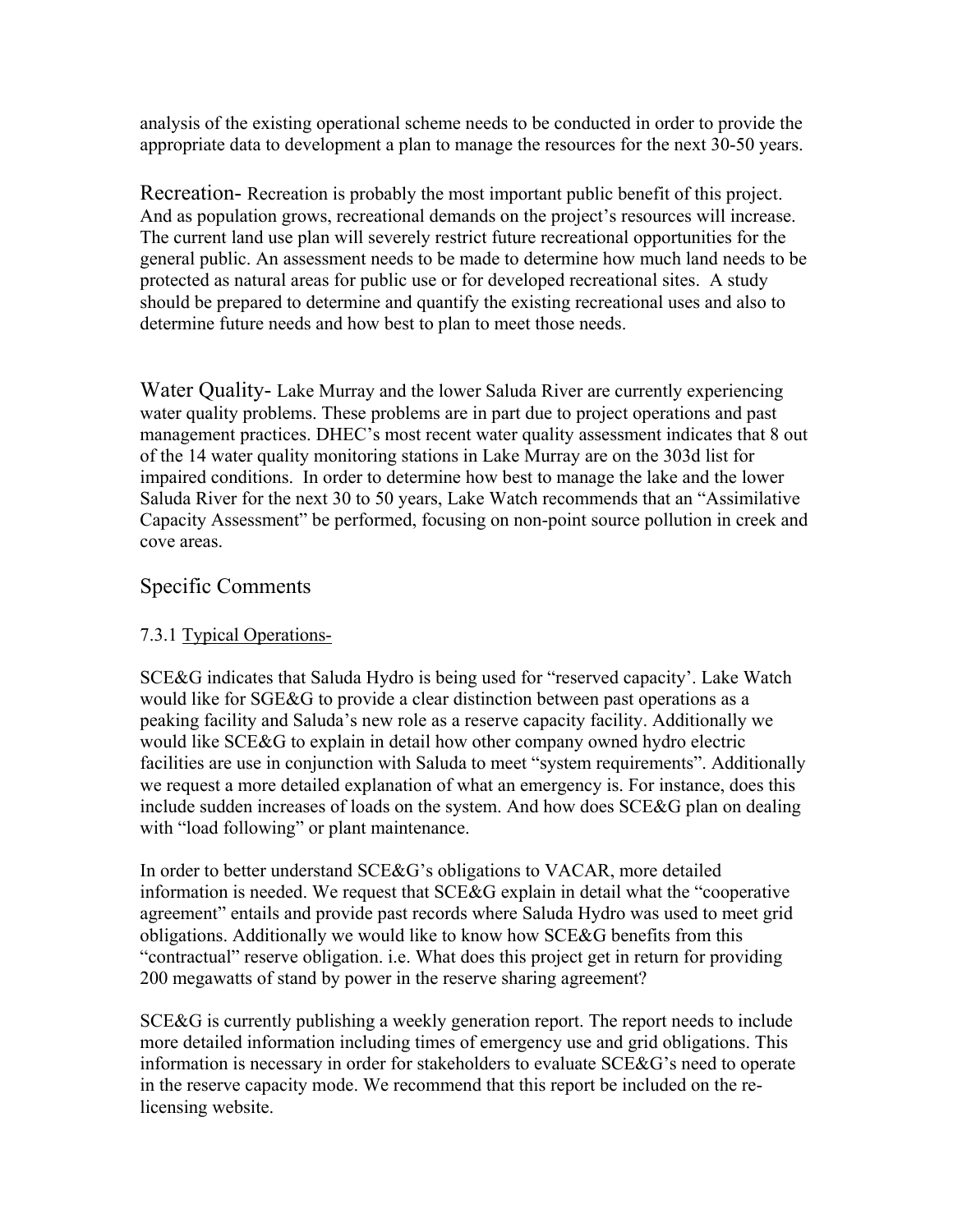# 7.3.1.2 Flood Control Operations

SCE&G indicates that Saluda Hydro is not operated as a flood control reservoir. But SCE&G is concerned about lake elevations and downstream flows during certain weather conditions. It is our understanding that SCE&G uses information from a weather model in planning daily operations to ensure that reservoir levels are maintained at some appropriate level. We recommend that SCE&G provide information on the weather model and how the Company uses the information to determine the need to control lake levels. In addition we ask SCE&G to explain in detail what criteria is used to determine what levels are appropriate for any given situation.

A part of operations is the possible need to open up the flood control gates. The ICD does not provide information to describe under what conditions or criteria the flood gates would be used or does it specific any FERC regulations that applies to the use of the flood gates. Lake Watch request that SCE&G provide detailed information on potential flood gate operations. A summary of the "Probable Maximum Flood Study" would be helpful for stakeholders to better understand this issue.

# 7.3.3 Project Operations during a New License Term

SCE&G indicates that it intends to use Saluda Hydro as a reserve capacity facility. In order to fully understand SCE&G's need to operate in this capacity, Lake Watch recommends that SCE&G conduct a study and/or provide a model which can be used to determine impacts to the project resources from this operational scheme. The model or study should cover a wide range of scenarios possible under this type of operational plan.

# 7.4.0 Project Safety

Project safety as it relates to operations has been a concern for years. Low lake elevations negate the usefulness of shoal and hazard marker buoys which are positioned to warn of hazards during summer elevations. This problem can be avoided if elevations are maintained at a higher level. SCE&G's new operation plan most likely will result in higher winter levels. If so, this will solve this upstream issue. But large releases down stream continue to pose a threat to recreational users. We support modifying the use of Saluda Hydro to ensure protection of recreational users in the lower Saluda River.

# 7.4.2 Back-Up Dam

The back up dam is clearly a new fixture in the project. It is not clear how the new dam might change certain aspects of the project. For instance, with the added safety feature, it could affect lake level maintenance, allowing more free board during operations. We recommend that SCE&G provide any information on the new back up dam that may impact project operations and resource management.

# 7.4.3 Warning System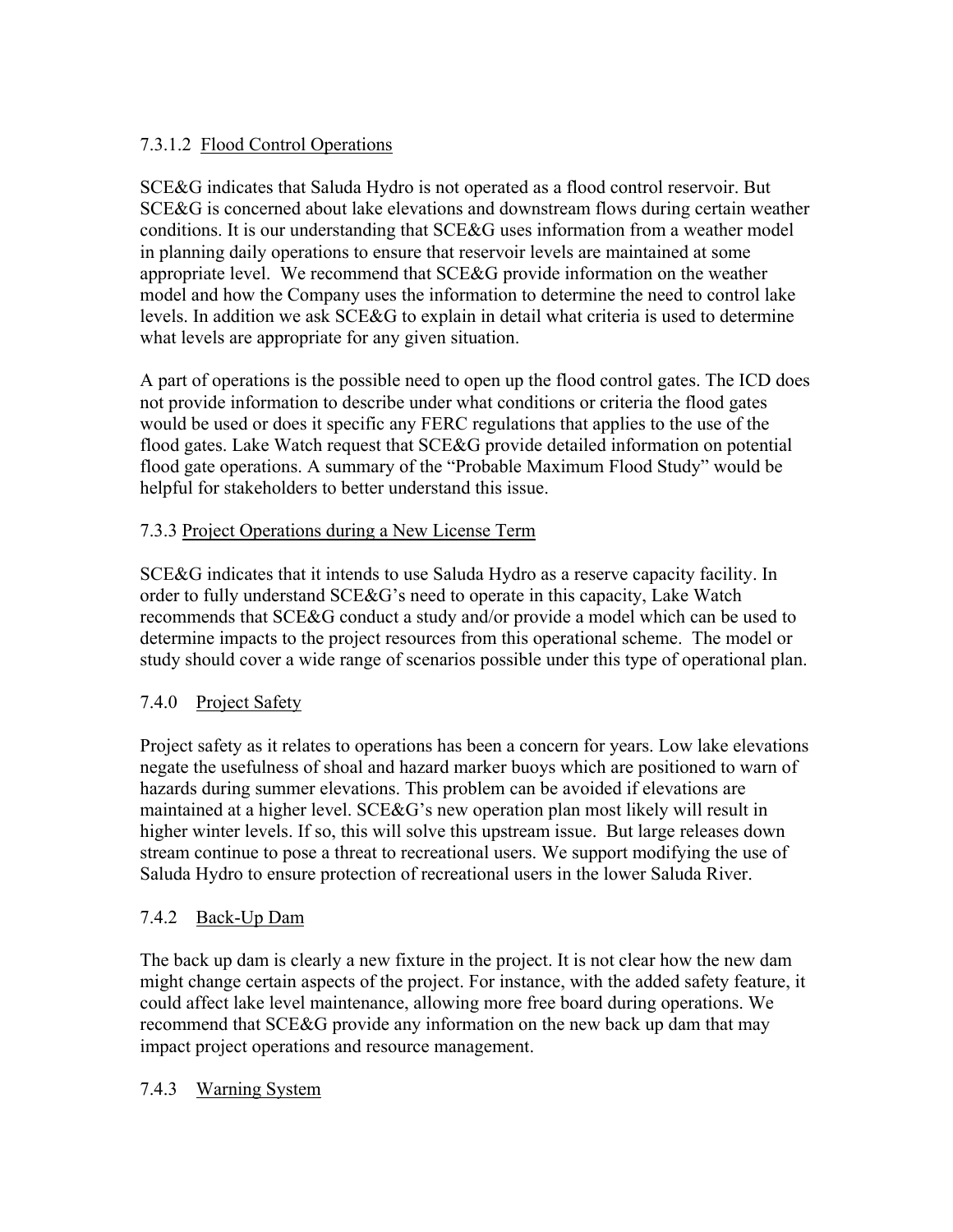The current warning system in the lower Saluda River is inadequate. If it is determined that large releases are eminent, then a complete new system needs to be installed that covers the entire recreational area including the portion where the Saluda and Broad converge.

### 9.0 Water Quality

Water quality data in the ICD does not accurately reflect conditions in the lake. Data that is collected from stations in the main body of the lake do not reflect conditions in coves and creek areas. We recommend that a study/model be performed in typical cove and creek areas to provide the necessary information to address future project operations and resource management impacts. Of special concern is non-point source pollution including cumulative impacts from shoreline development. We are concerned about storm water run-off from large subdivisions entering the lake, across project lands via large conduits, drainage ditches, and stream influxes. These type storm water systems represent point sources discharges and need to be addressed in the re-licensing process. Additionally, in order to address impaired conditions in the upper lake and tributaries we recommend that SCE&G perform TMDL's for those areas. Finally under the advice of the US Geological Survey, we recommend that an "Assimilative Capacity Assessment" be completed. This information is necessary in order to properly manage these resources for the next 30 to 50 years.

#### 11.1 Botanical Resources- Upland habitat

This section fails to note that "future development" lands represent important botanical resources of the project. It is estimated that over 100 miles of shoreline is in this classification. The FERC indicated in the new approved shoreline plan that "rebalancing" is needed and the appropriate place is re-licensing. An interagency review of undeveloped project lands resulted in a recommendation by DNR to protect all shorelines which have high natural resource values. This information was presented to SCE&G over 2 years ago. We request that SCE&G prepare a map of all existing land uses and include areas that agencies recommend for protection.

#### 12.0 Wildlife Resources

SCE&G indicates in this section that ," Although the Lake Murray Shoreline continues to undergo development, the project area contains extensive habitats that support diverse and abundant wildlife populations."

Lake Watch takes issue with this assessment. While this may true for forest management lands in the upper tributaries, it does not represent conditions in the lower to upper midlake areas. For over fifteen years, resource agencies have complained that continued development is depleting these important resources. We recommend that a study be prepared to provide information on all existing upland habitat areas and the amount of wildlife in specific lake zones. Wildlife areas should be identified on land use maps..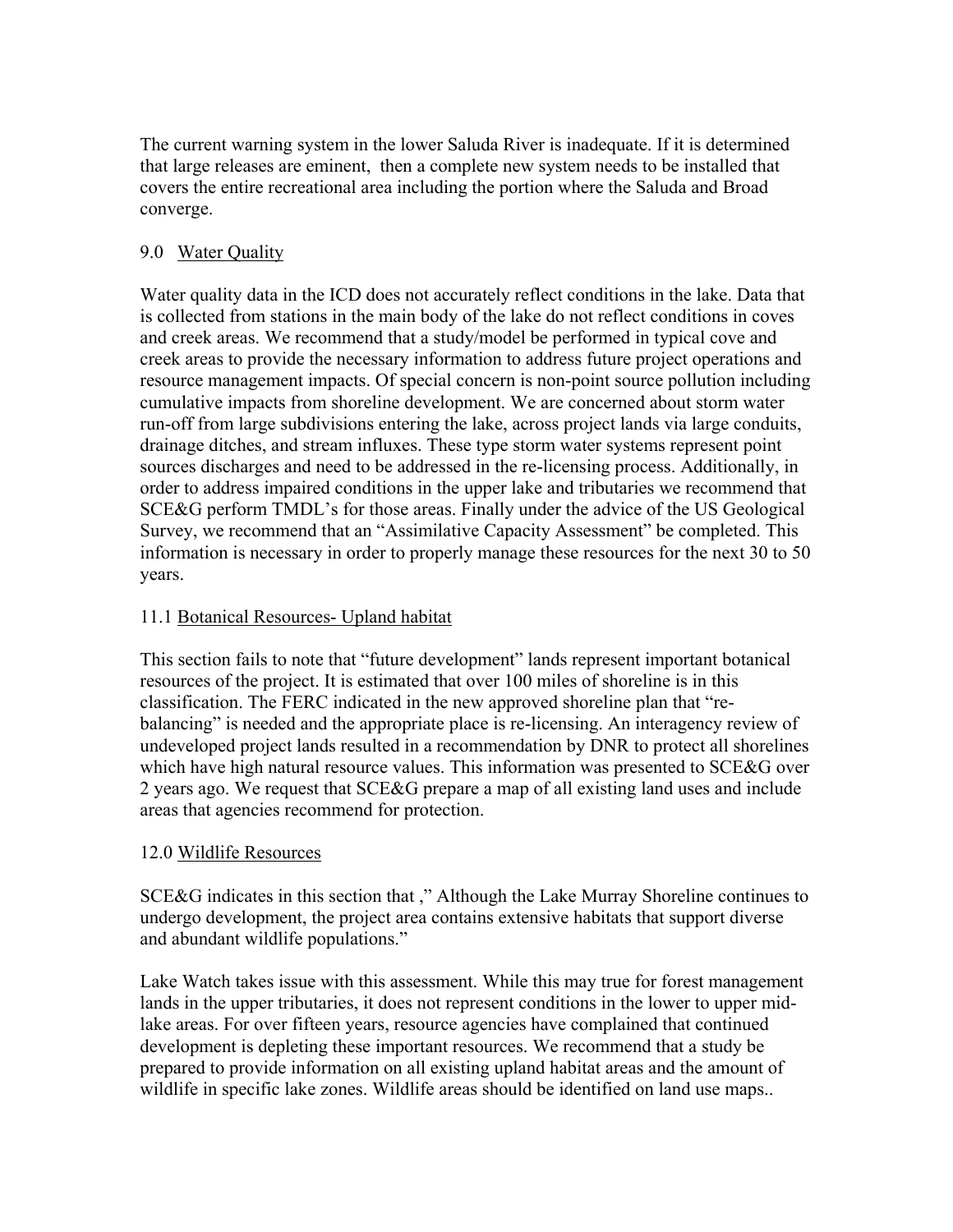#### 15.1 Existing Land Use

This section does not provide stakeholders with enough information to evaluate existing and future land use designations. We recommend that an updated land use map be provided which will give a visual accounting and thus a better perspective of where existing land uses are located around the lake.

#### 15.2 Aesthetic Values

Lake Watch does not believe information in this section accurately reflects current aesthetic characteristics. Over 400 miles of Lake Murray's shoreline have been sold down to the 360 contour and most of this has been or will be developed. Another 110 miles is in future development. Lake Watch estimates that 95% of the lake will be developed between the dam and the highway 391 bridges if current land use designations are not changed. Development has a tremendous impact on the aesthetic resources. We recommend that a study be considered to evaluate the existing aesthetic resources.

# Additional Information and Studies

Lake Watch request the following information and studies:

Information that explains in detail SCE&G's weather modeling and how the company uses weather predictions in managing lake levels. Information or a summary in layman's terms on the probable maximum flood occurrence and how SCE&G uses this information in managing lake levels.

A shoreline development impact study

Safety- Studies should be done to determine how and if project operations can be changed to better protect public safety.

Information on other SCE&G owned hydro electric generating resources and how these facilities interact with Saluda Hydro operations.

A quantitative analysis of existing recreational uses and a build out study to determine future recreational needs.

Information on minimum flow requirements for downstream industries

Information or a study to determine reservoir evaporation rates and its affect on operations and lake levels.

An assessment and explanation of SCE&G's responsibilities as stated in the standard license articles.